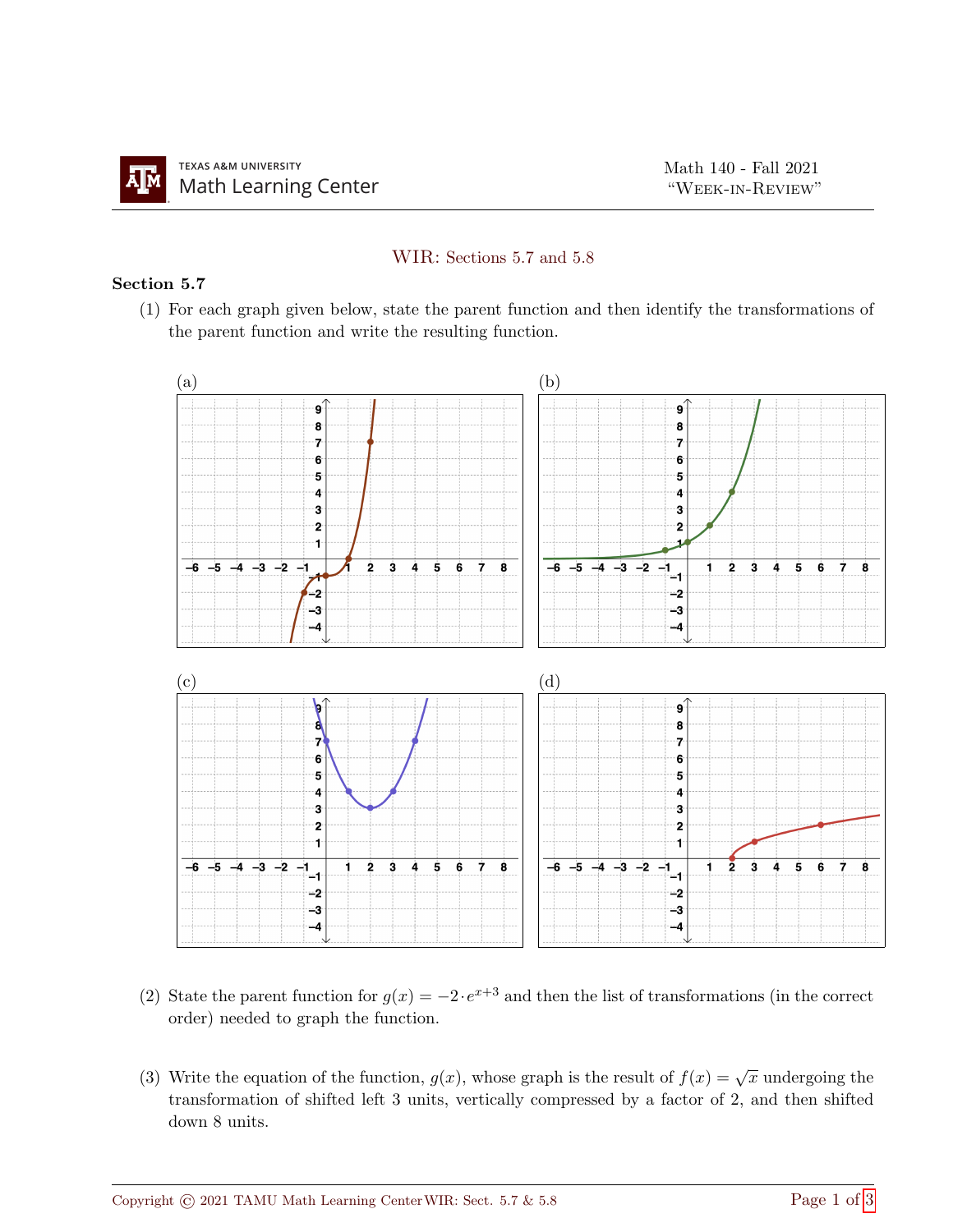



## Section 5.8

- (6) Without using a calculator, evaluate  $7^{2 \log_7(4)}$ .
- (7) Express  $\frac{1}{2} \log_4(x+1) + \log_4(x) 4 \log_4(2x^2-1)$  as a single logarithm. When necessary, assume all variables represent positive real numbers.
- (8) Use the properties of logarithms to fully expand and simplify the expression  $\ln \left( \sqrt[3]{\frac{2x^3}{3}} \right)$  $e^2y^3$  $\setminus$ . When necessary, assume all variables represent positive real numbers.